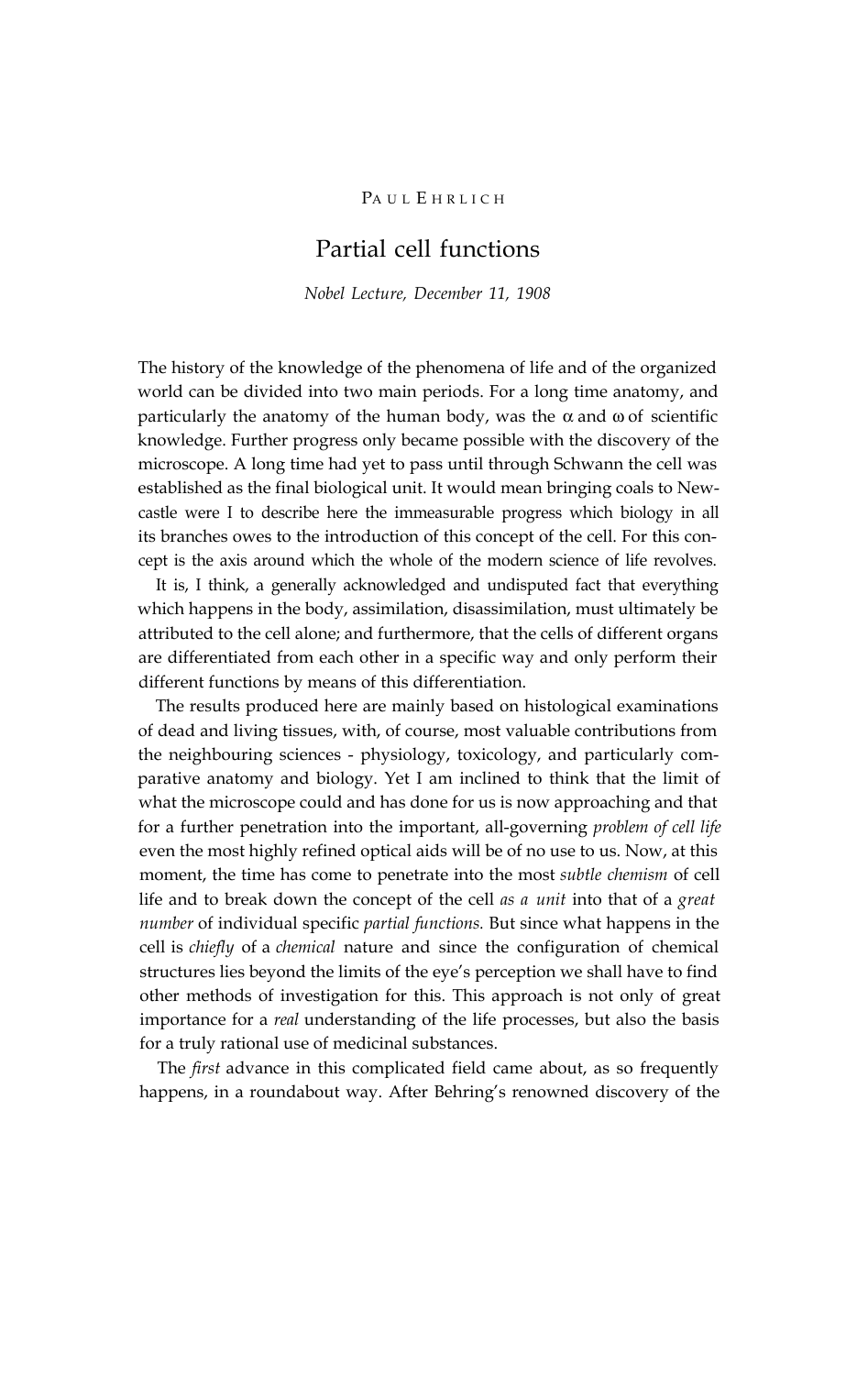antitoxins I had set myself the task of penetrating further into the mysterious nature of this process, and after long labours I have succeeded in finding the key to it.

As you know, the function of stimulating the formation of antibodies belongs to one *particular* group of poisonous substances only, to the so-called *toxins.* These are metabolic products of animal and plant cells: diphtherial toxin, tetanus toxin, the phytotoxin of jequirity, ricin, snake venom, e tutti quanti. None of these substances can be made to crystallize, and they obviously belong to the class of protein substances. The toxin is generally characterized by two properties: (1) by its poisonousness; and (2) by its ability to stimulate the production of the specific antitoxin in the animal body.

My quantitative investigations of this process have shown that the toxins, especially the solutions of diphtherial toxin, will - either spontaneously if left standing for some time, or through the action of thermal influences or certain chemicals (iodine) - change in such a way that they are more or less deprived of their toxicity but retain their ability to produce antibodies. Furthermore, it has become obvious that the products of this transformation which I call *toxoids,* and which my honoured friend Professor Arrhenius has also encountered in his numerous experiments, have still retained the ability to neutralize the antitoxin in a specific way. Indeed, in favourable cases I and others have succeeded in proving that the transformation of toxin into toxoid can be a perfectly quantitative one, so that a given toxic solution will combine with exactly the same amount of antitoxin before and after the transformation into toxoid.

These facts permit only one explanation, namely that there must be two differently functioning groups present in the toxin. One of these, which has been preserved also in the *"toxoid"* and must therefore be considered the more stable one, must be allowed the ability on the one hand to stimulate the formation of antibodies in the animal body by immunization, and on the other to neutralize antibodies in the test tube and in vivo. The relations between toxin and its antitoxin are *strictly specific -* tetanus antitoxin neutralizes exclusively tetanus toxin, diphtheria serum only diphtherial toxin, snake serum only snake venom, to mention just a few examples out of hundreds. For this reason it must be assumed that the antipodes enter into a *chemical* bond which, in view of the *strict specificity* is most easily explained by the existence of two groups of distinctive configuration - of groups which according to the comparison made by Emil Fischer fit each other "like lock and key". Considering the stability of the bond on the one hand and the fact on the other that neu-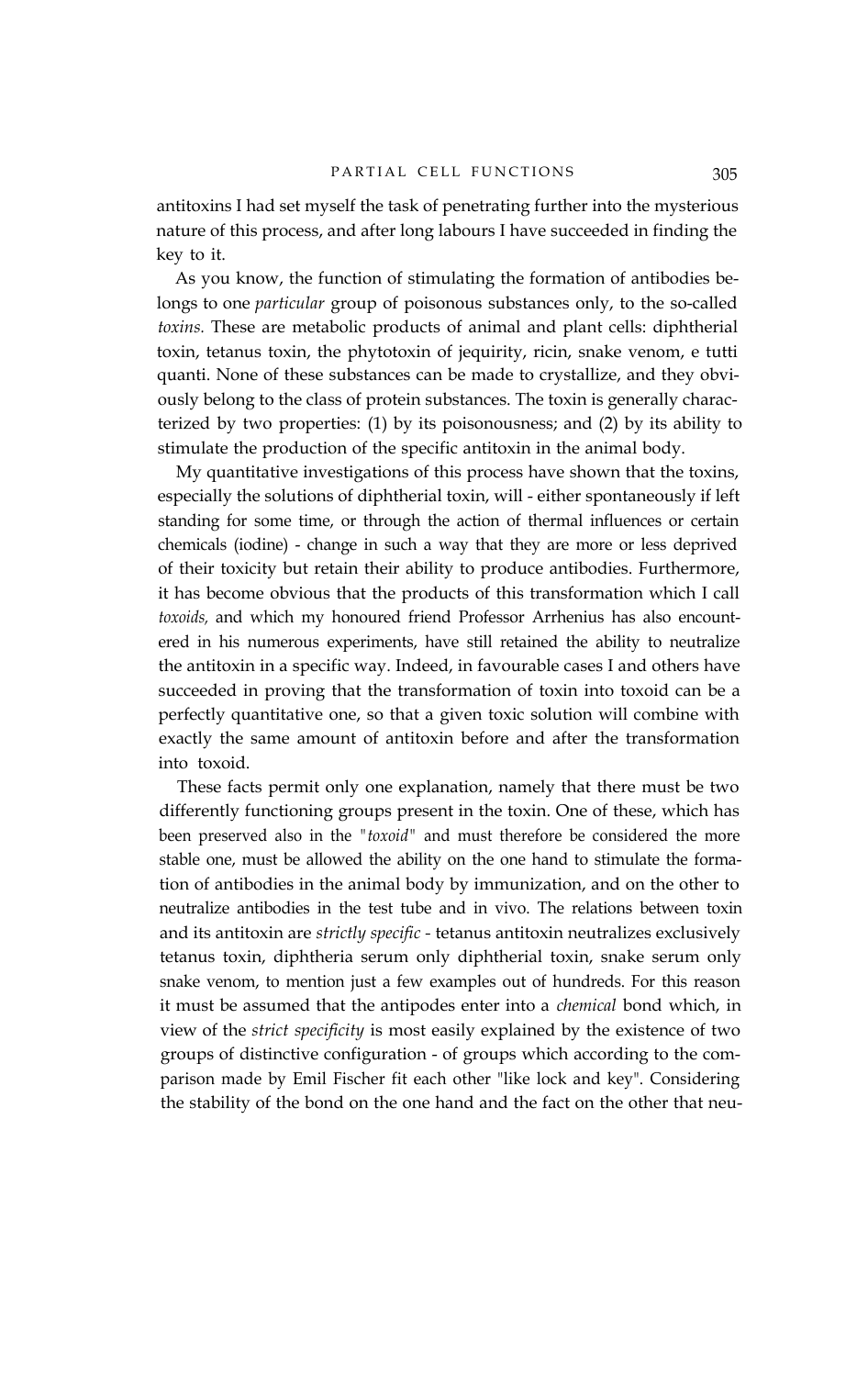tralization occurs even in very great dilutions and without the help of chemical agents, it must be assumed that this process is to be attributed to a close chemical relationship and probably represents an analogue to actual chemical syntheses.

More recent investigations have in fact shown that it is possible by chemical actions to break up the product of the union, the neutral combination toxinantitoxin, into its original components. For instance Morgenroth in particular has proved in the case of a number of toxins - I shall just mention snake venom and diphtherial toxin - that under the action of hydrochloric acid the compound can be separated again into its original constituents, in the same way that in pure chemistry stable compounds, such as the glycosides, can through the action of acids be broken down into their two components: sugar and the basal aromatic complex. These investigations have shown that the *stable* group of the toxin molecule, which I call *haptophore,* can exercise great chemical activity of a specific kind, and thus the obvious assumption was that it must be precisely this group which causes the adhesion of the toxin to the cell. When we see how some bacterial poisons produce disturbances only after weeks of incubation and then damage the heart or kidney or nerves, when we see how animals suffering from tetanus present contractions and spasms for months, we are forced to the direct conclusion that all these phenomena can only be caused by the *adhesion of the toxic substance to quite definite cell complexes.*

I therefore assumed that the tetanus toxin for instance must unite with certain chemical groupings in the protoplasm of cells, particularly the motor ganglion cells, and that this chemical union represents the prerequisite and cause of the disease. I have therefore simply called such cell groupings *"poison receptors"* or just *"receptors".* Wassermann has been able to prove my view correct in every detail in his noted experiments in which he was the first to produce evidence that normal brain is able to render innocuous given quantities of tetanus toxin which are introduced. Many objections have been made to these experiments, but none have proved valid, and I believe that I may now pronounce it as a definite fact that certain specific groupings must in fact exist in the cells which fix the poison. That these, the cell's *receptors, which produce the fixation,* react to the *haptophore* part of the toxin can be deduced from the immunizations through toxoids, where the haptophore group is the only one which has been preserved. But since this haptophore grouping of the toxin must have a highly complex and peculiar stereochemical structure, and since it reacts *simultaneously* and *in the same sense* to the cell receptors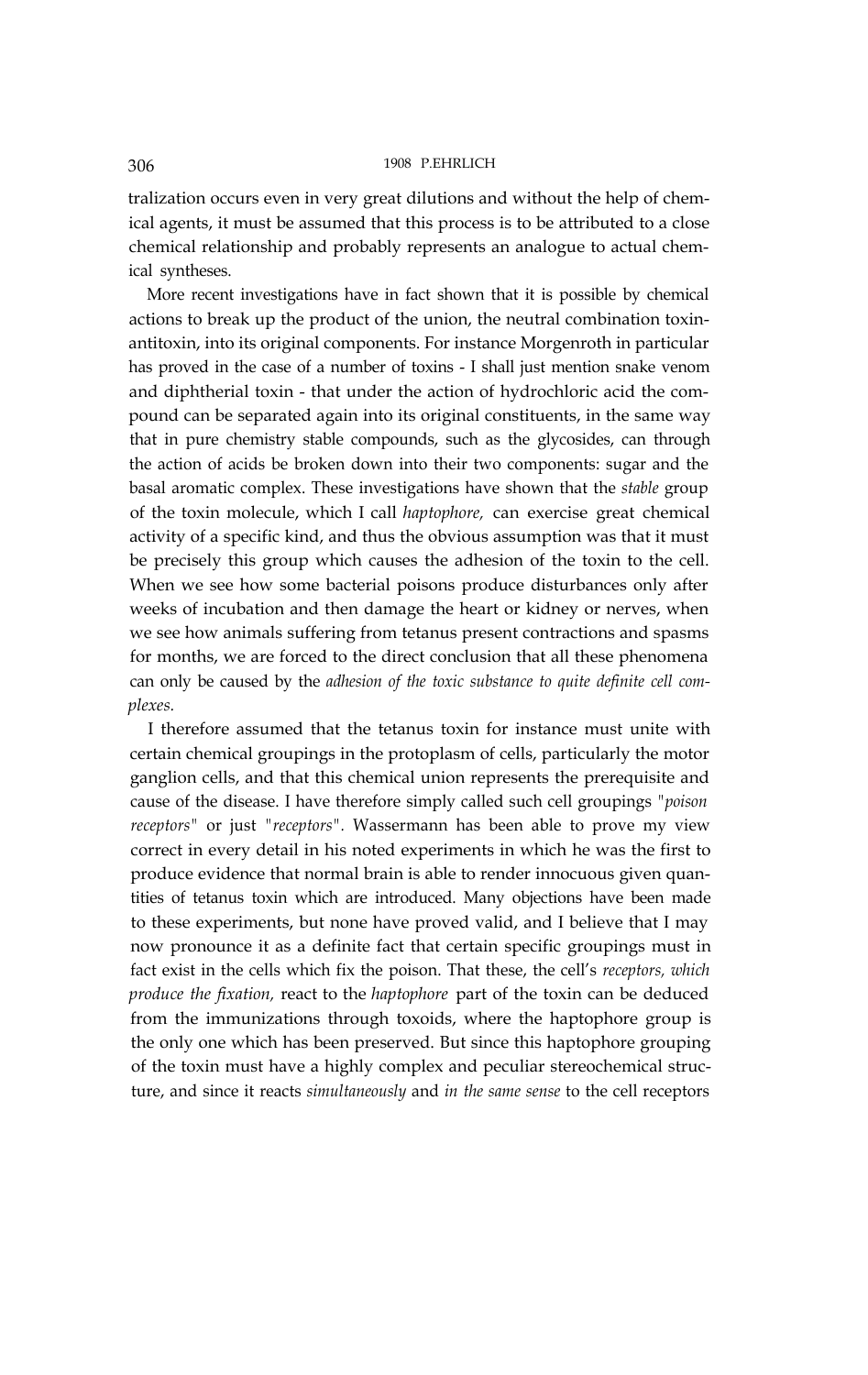### PARTIAL CELL FUNCTIONS 307

and the antitoxin, it must be concluded from this that the group in the protoplasm, the *cell receptor,* must be identical with the *"antitoxin"* which is contained in solution in the serum of immunized animals, for a *really well-made key* will not open different locks at the same time. As the cell receptor is obviously pre-formed, and the artificially-produced antitoxin only the consequence, i.e. secondary, one can hardly fail to assume that the antitoxin is *nothing else* but *discharged* components of the cell, namely receptors discharged in excess. The explanation of this fact was a very obvious one. One only needs to assume that the various specific cell receptors which take up the snake venom, the diphtherial toxin, the tetanus toxin, the botulin poison, etc. are not *properly speaking* designed for the purpose of serving as *toxic receptors* for substances with which the animal under the normal conditions of its life might perhaps never come into contact, but that they exist, in actual fact, in order to combine chemically with *normal* products of metabolism, i.e. to *assimilate* them. As these receptors, which may be regarded as *lateral chains* ("Seitenketten") of the protoplasm, capable of assimilation, become occupied by the toxin, the relevant normal function of this group is eliminated. Now *that* element comes in which was to be expected from the *fundamental law* of tissue defect and its compensation, discovered by Karl Weigert - the deficiency is not merely *exactly compensated,* but *made up to excess*, i.e. there is hyperregeneration. Finally, if the injections are increased and repeated, so many such groupings are formed in the body of the cells that they inhibit as it were the normal functions and the cell gets rid of the disturbing excess by discharging them into the blood.

The colossal difference between the amount of poison injected and the antitoxin produced is probably the most characteristic feature of this process and this is best illuminated by Knorr's statement that *one* part of toxin produces an amount of antitoxin capable of neutralizing *millions of times* the amount of the poison which started the process.

There are however many minds which consider the process a much more simple one. Straub is of the opinion that it is on the whole analogous to simpler processes of vital detoxification, e.g. to the forming of a sulphuric acid ester from injected phenol, and that these processes only differ in that the phenol-sulphuric acid remains stable in the organism, whilst the toxinantitoxin complex in the organism is not held but is partially destroyed. But only one component, the injected toxin, is said to perish, while the *other,* the product of the reaction of the organism - as something which has developed in the body and thus is not foreign to it - escapes elimination and remains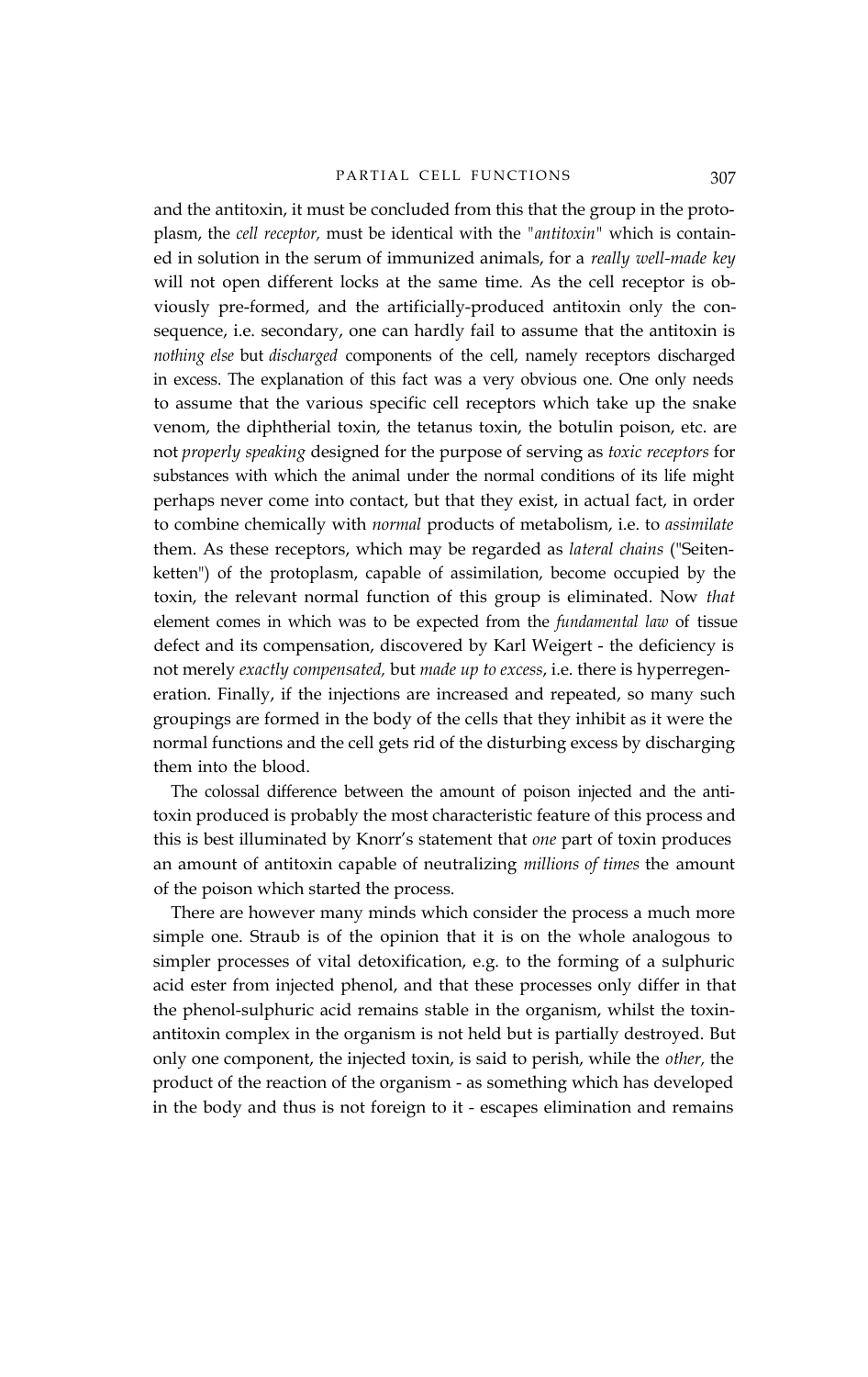*preserved in the blood and body fluids.* By systematic repetition of the poisoning it would then be possible to accumulate protective power in the blood, so that when it is introduced into other organisms it can also protect these from toxic diseases and would thus be acting as a curative serum.

So far Straub. Faced with such a simple explanation it can only be surprising that this problem has occupied the great army of researchers studying immunity for so many years. But in fact the author has *completely* missed the *vital clue,* namely that according to his theory a certain amount of toxin would produce only exactly the *equivalent* amount of antitoxin! In actual fact this is fortunately not the case in immunization. On the contrary, it has been proved much more conclusively - and I refer to my statement about Knorr above that one part of poison can produce so much antibody that a millionfold multiple of the equivalent is achieved. This should prove Straub's view untenable.

It is much more important that from the evidence of this hyperregeneration the *pre-formation and the chemical individuality of the toxin receptors concerned is proved.* That which can be constantly formed anew in the cell and mixed with the blood like a secretion *must* have a chemical *"individuality",* and with realization of *this* the *first* step had been taken which led to the differentiation of the concept of the cell into that of *a great number of separate, individual functions.* I had assumed right from the beginning that the toxin represents *nothing more* than a nutritive substance capable of assimilation, to which in addition - by some sort of accident - is attached a *lateral grouping,* usually of an *unstable* nature, which causes the toxic action as such.

This view, which I have held from the beginning, has subsequently very quickly found confirmation many times over. It has in fact been possible to prove the complete independence of the haptophore and toxophore groups, as substances were discovered which had the ability to produce antibodies, and therefore were antigens, without at the same time having a toxic effect. Perhaps I may remind you in the first place of the precipitins, which were first discovered by Kraus, Tschistowitsch and Bordet. Through the important discovery that even the genuine protein substances of animal and plant organism are able, irrespective of whether they have a toxic effect or not, to produce antibodies with a specific chemical reaction, an antigenic nature could be proved also of actual nutritive substances, just as could previously be expected after my observations. But even among the poisons produced by nature some have been found which will readily demonstrate the independence of the haptophore and the toxophore apparatus. These are the cytotoxins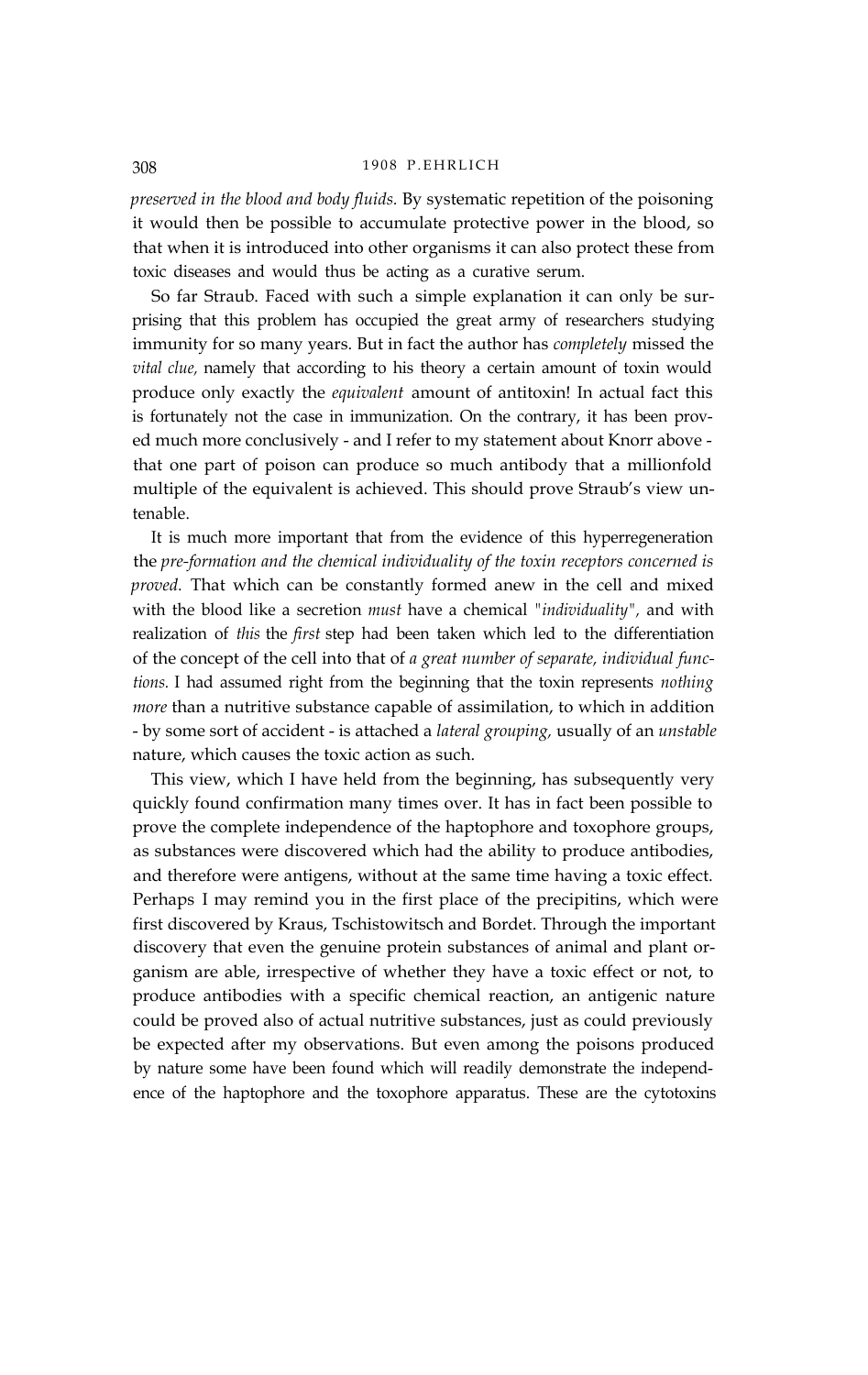which are normally found in the blood serum of higher animals or can be produced arbitrarily through immunization with any type of cell. They differ from all other poisons known to us in their extraordinary specificity, in their monotropic action, which so far distinguishes only these poisons which are fabricated in the living animal body. Because of the complexity of their constitution a differentiation between the haptophoric and the toxophoric principle is palpably obvious, so that here the distributive component, the amboceptor, is given the function of concentrating the actual active substances on the affected substratum, through the increase in avidity which follows localization. The fact that the animal cells are antigens, although they have no toxic action, proves simultaneously, not only the possibility of immunization with protein substances in solution, but also the sole responsibility on the part of the haptophore group for the formation of antibodies.

It is precisely this discovery and analysis of the specific relations between haptophore antibody groups and receptors which has become of the highest theoretical and practical importance for the more recent serum diagnosis. I mention only the determining of the agglutination titre which has found its most important use in Widal's typhoid reaction; the differentiation of proteins established by Wassermann and Uhlenhuth which is so important for forensic blood tests; the measuring of the opsonic index inaugurated by Wright, not to mention the manifold uses which have been found for the process of complement fixation - the scientific foundation of which likewise rests on the principle of the adhesion of the antibody to the haptophore group.

I will not go into this any further now and will only draw *"the"* conclusion from it that there are a series of nutritive substances, probably mostly of protein nature, which find *specific* receptors in the cells and that it is thus possible, *through immunization,* to lure into the blood these structures in great abundance and in the form of typical varieties - as represented by the agglutinins, the precipitins, the amboceptors, the opsonins on the one hand, and the antitoxins and antiferments on the other. They can then be accumulated there to such an extent that a thorough study of these substances, which within the cell-formation is quite impossible, can now actually be undertaken. How far the analysis of such processes can be taken is shown by the study of the type of link between toxin and antitoxin and the discovery of the very complicated action of the amboceptors.

Of course this does not solve the secret of life itself, which may be compared with the complicated organism of a mechanical work of art, but nevertheless the possibility of taking out *individual* wheels and studying them exactly sig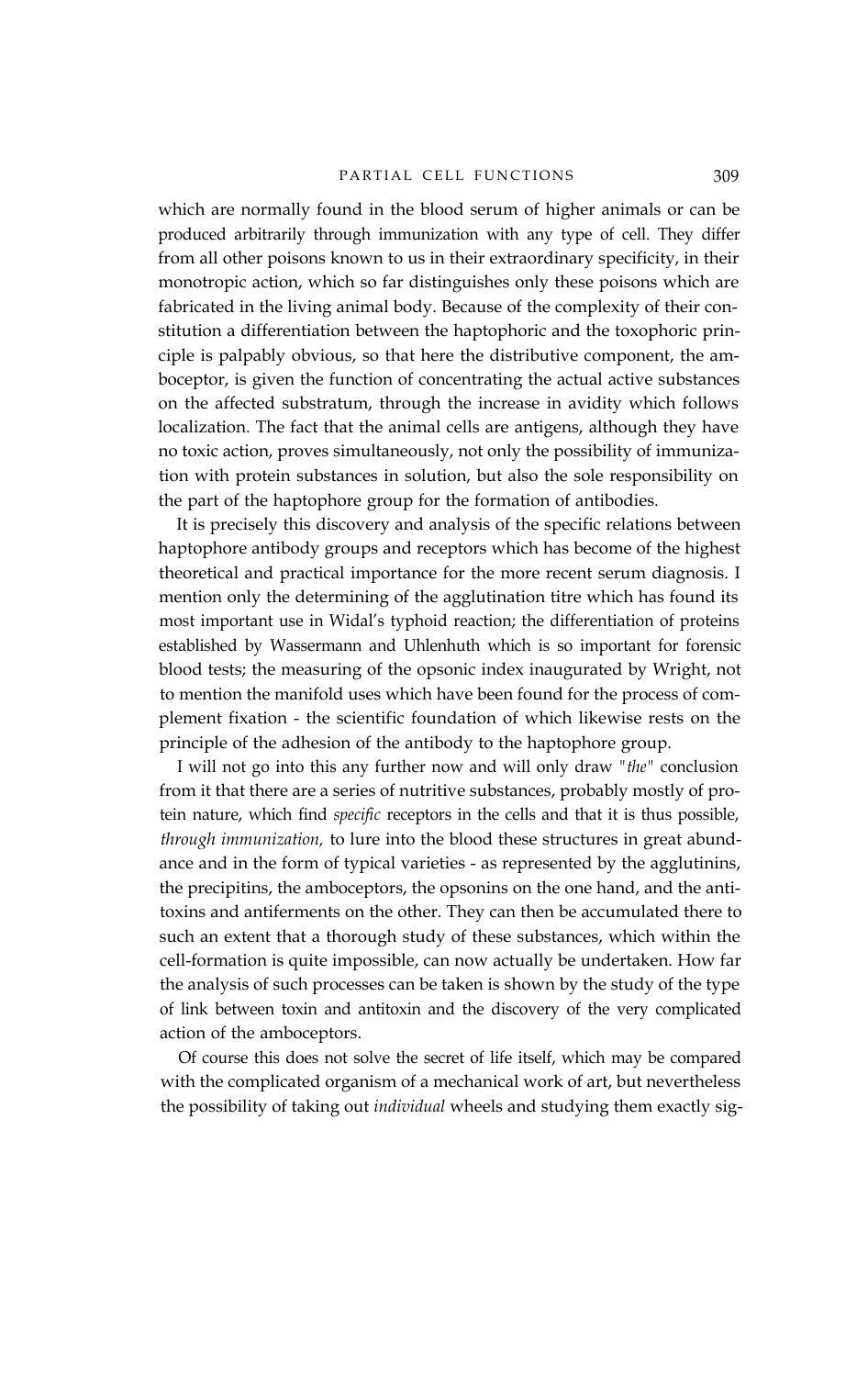nifies an advance compared with the old method of *breaking into pieces* the whole work and then trying to deduce something from the mixture of broken pieces.

I describe all the receptors which are able to and designed to assimilate nutritive substances as *"nutriceptors"* and would regard these nutriceptors as the source of the *antibodies* which are theoretically and practically so important, and which I have enumerated above. Obviously anyone adhering to the pluralistic point of view - and considering the complicated system of the organism, the almost illimitable variety and specificity of cell functions, this seems to me absolutely inescapable - must assume that there exists a whole *range* of nutriceptors of different types. From the point of view of immunization these can be differentiated into three types:

(1) Those which do *not* enter the blood in the form of antibodies. It may be assumed that this will probably be the case with those nutriceptors which serve the *very simplest* functions, for instance the assimilation of simple fat substances or of types of sugar.

(2) Those which enter the blood in the form of the antibodies mentioned and characterized above, and the development of which corresponds to a *hyperregeneration.*

(3) The third form presents a contrast to this in so far as it is not a case of new formations, but of a *decrease* in receptors. Experimental proof of this occurrence has however so far been only very rare. The only known instance is probably the evidence produced by H. Kossel that after prolonged immunization of rabbits with the haemotoxic eel serum the blood corpuscles as such did finally become insensitive to this agent, as though they had lost the specific receptors.

Now I, in company with my colleagues, Dr. Röhl and Miss Gulbransen, have succeeded in penetrating further into the nature of the artificial loss of receptors and in illuminating the whole mechanism. Our work will shortly be published in a more extensive form; here I would like to emphasize that the experiments were done on trypanosomes. Franke had at one time infected a monkey at my Institute with a certain species of trypanosome, then brought about its cure through chemotherapeutic agents, and then again, in order to test the immunity of the animal, reinfected it with the original strain. But contrary to expectation it turned out that the monkey was not immune, but that it sickened again after a very prolonged period of incubation. If mice were treated with blood coming from the infected animal, i.e. containing trypanosomes, they fell ill and died. But if the trypanosomes were first re-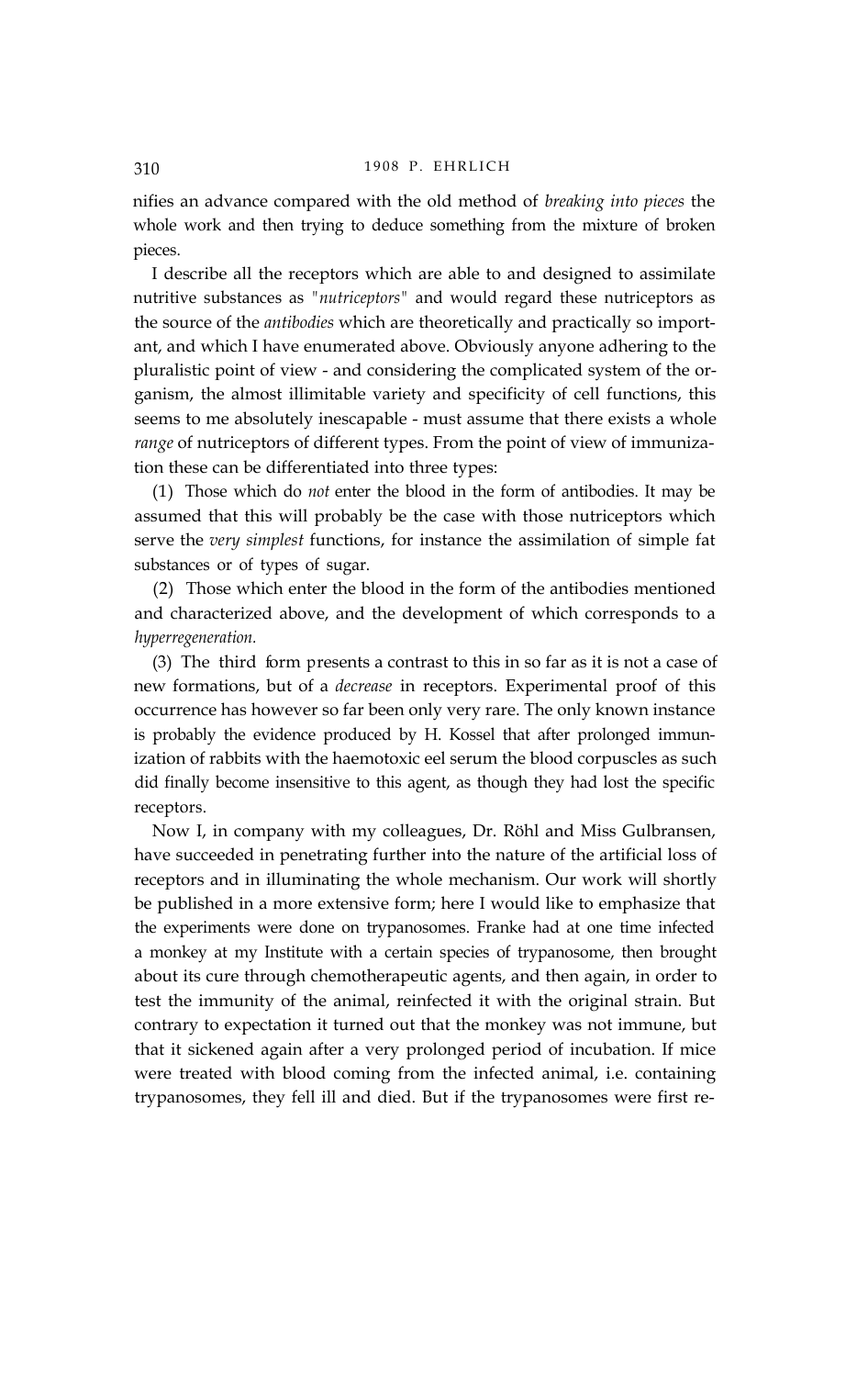moved from the blood of the monkey it became apparent that the serum thus produced was capable of killing off the *original parasites.* This revealed that a variety of the parasites had developed in the monkey which in contrast to the original strain was no longer affected by the serum - a *serum-resistant strain.* Similar observations were at the same time recorded by Kleine and lately also by Mesnil.

Now if experimental animals which have been infected with a certain species of trypanosome are treated not with a full sterilizing dose of a suitable substance (arsanil, arsacetin, arsenophenylglycin), but with a somewhat smaller one, trypanosomes disappear from the blood for a greater or lesser period of time. The formation of antibodies has occurred in this case too, as can be easily proved. The few parasites which have escaped death now remain in the organs for a greater or lesser period of time, gradually adapt themselves to the anti-substances in the serum, and then, as soon as this has happened, return to the blood where they increase rapidly and lead to the death of the animal. If the trypanosomes obtained by this method are transferred to one group of mice which have been previously infected with the original strain, have been cured through the administration of suitable doses and have thus become carriers of the specific antibodies, and to a second group of normal mice, one becomes convinced that the parasites grow equally quickly in both groups. The parasites of the recidive strain have therefore undergone a biological change in that they have become *serum-resistant.\** The change which has thus been produced in the parasites is not a superficial one, but may *be reproduced unchanged for many months* by passage through normal animals. The recidive strain retains unchanged its property of being *resistant* to the antibodies produced by the *original strain* and can thus be identified with absolute *certainty.*

It was now our concern to obtain an insight into the nature of this process. The explanation for this which we have found after many and varied experiments is the following : the original strain contains an abundance of a certain uniform type of nutriceptor which we shall call group "A". When the parasites are killed and dissolved within the organism of the mice the "A" grouping acts as an antigen and now produces an antibody which originates by virtue

\* It is, by the way, possible to get exactly the same strain in another, much simpler way which consists of infecting the mice with the original strain, fully curing them on the second day with a full dose, and then reinfecting them 2-3 days later with the same strain. After a greater or lesser period of time parasites will appear in the blood which fully correspond to those of the recidive strain.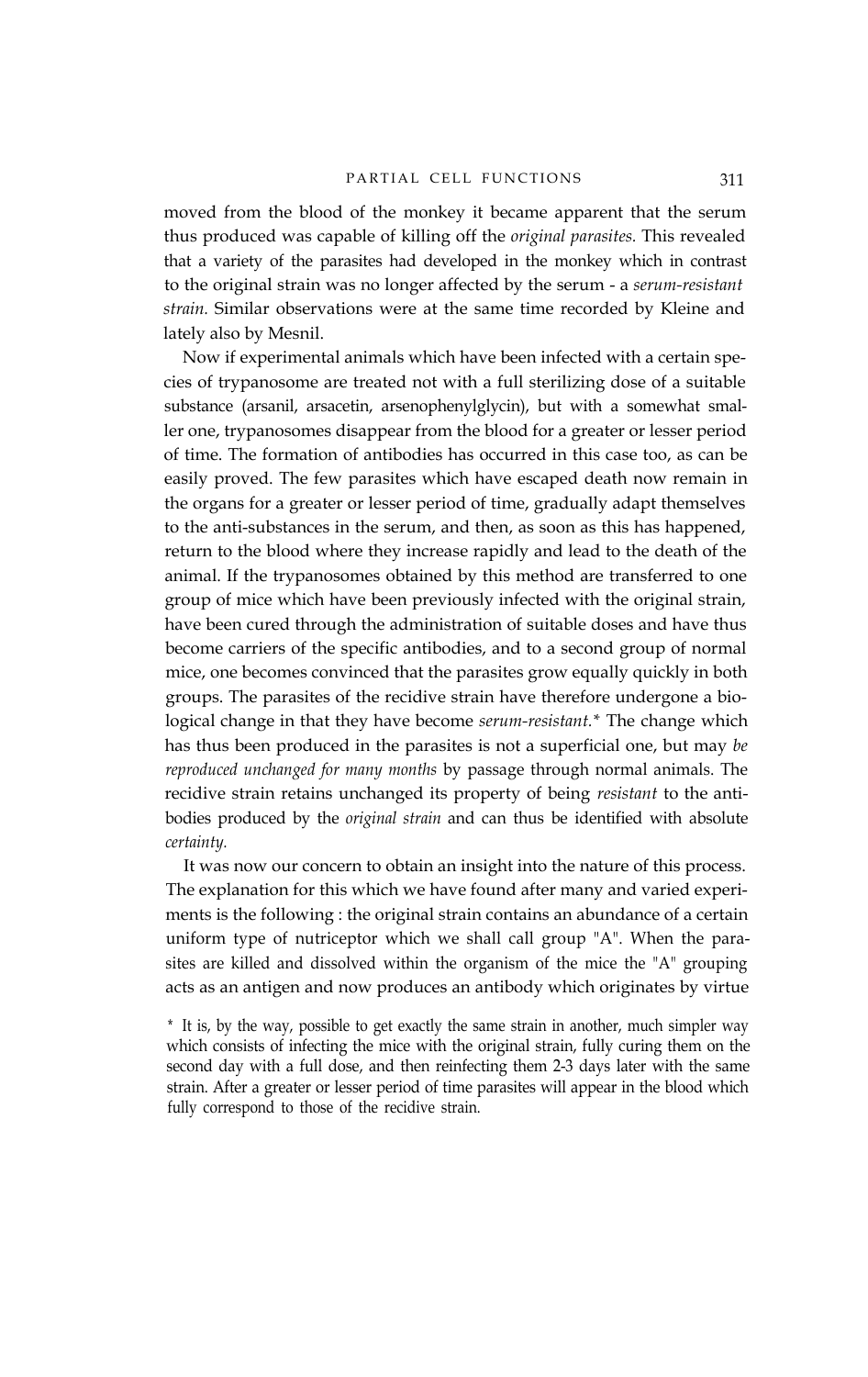of its relationship to group "A". If living parasites are now brought into contact with this antibody, either in the test tube or in vivo, it will be adhered to by the trypanosomes. The effect on the parasites in this way is that they undergo in vivo the biological change which leads to the development of the recidive strain. This change occurs in that in the new strain the original "A" grouping disappears and a new grouping, which we shall call "B", appears instead. That there is a new grouping in the recidive strain can be shown as follows : if two mice are infected with the recidive strain - carrier of the "B" grouping - and then completely healed; if one mouse is then infected with the original strain, and the other with the recidive strain itself, the reinoculation with the original strain - carrier of "A" grouping - proceeds smoothly, while reinfection with the recidive strain fails at first. This shows that the original strain and the recidive strain are not identical, or must possess *two differently functioning groups. We therefore have a typical case of immunization producing loss of receptors while developing a completely new type of receptor.*

Whether one calls this change a mutation or a variation is really of little significance; the main thing is that it can be produced intentionally and artificially and that it is hereditary. But in view of the great interest which this particular problem has for biology and the theory of evolution, we have tried to get a fuller understanding of the process.

First of all it was necessary to determine how the trypanosome-antibodies influence the parasites. In accordance with the assumption common in immunology it might be accepted, that these antibodies produce direct toxic actions, i.e. contain toxophoric or trypanolytic groups, and that therefore the adhesion as such would necessarily produce damage to or death of the cell. But my colleagues and I have become convinced that this is not the case. In contrast to the usual species of trypanosomes, which contain only one uniform grouping "A", "B", or "C", etc. and which may therefore be called *"unios",* other types present themselves, which have two groups in the protoplasm at the same time, e.g. "A" and "B", and may therefore be called *"binios".* If one such binio "A" - "B" is acted upon by the isolated antibody "A" or "B", this does not cause the slightest damage to growth. This arises only if the parasite is occupied by both anti-substances at the same time. It follows from this that the presence of antibodies does not have a direct toxic effect on the trypanosomes, and it seems to follow from this triple experiment that the antibody only has an effect in so far as it prevents the intake of nutritive substances through occupation of the group concerned. If in the binio "A" - "B" the grouping "A" is obstructed by the antibody, the parasite can continue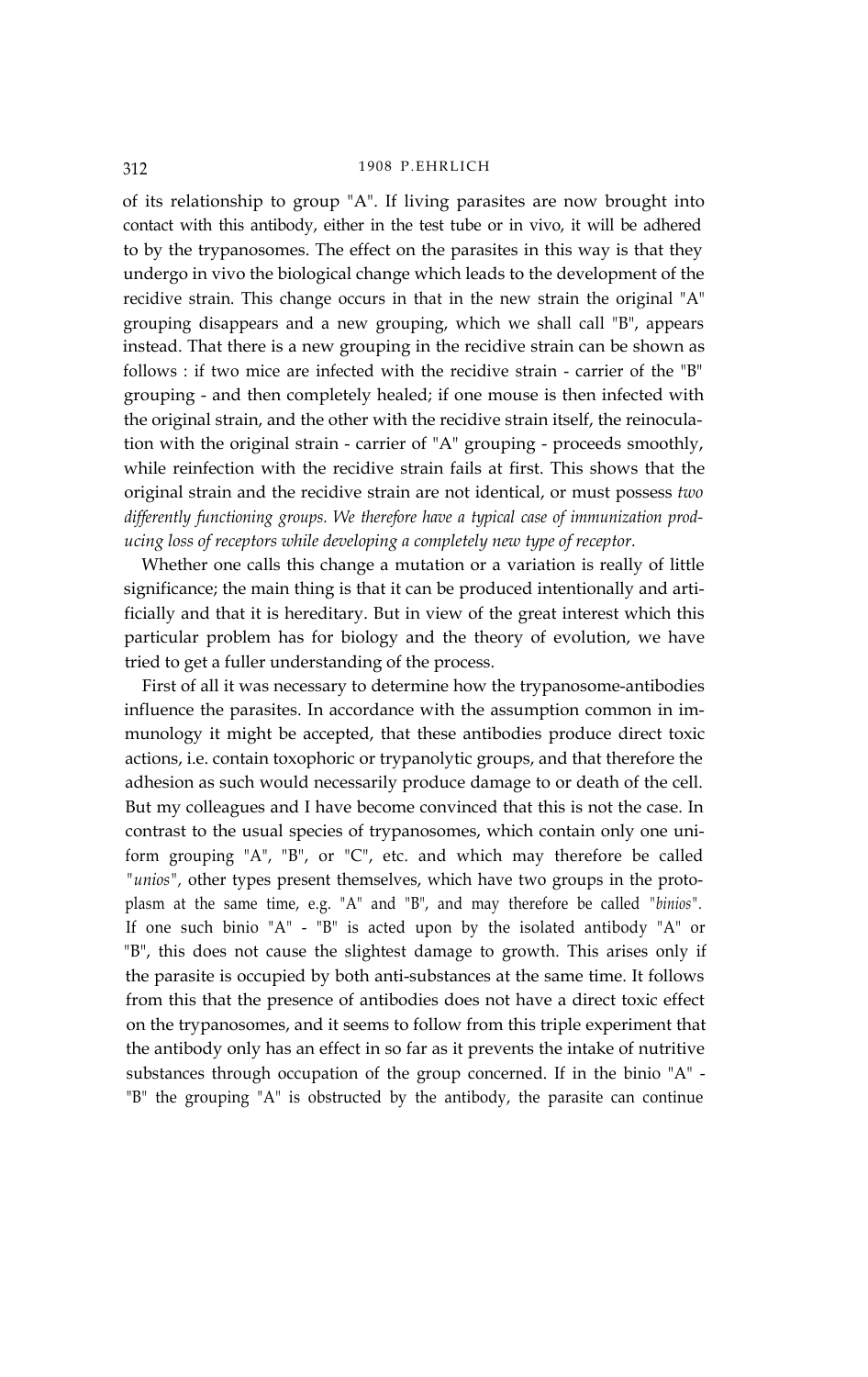to vegetate through its grouping "B". This also proves that the groupings "A" and "B" must be chiefly regarded as nutriceptors.

If the amount of antibody is very large the parasite can no longer feed itself at all and dies. It is easiest to convince oneself of this by mixing parasites with varying amounts of antiserum in the test tube. With the high concentrations which stop the intake of food altogether the death of the parasites follows, while with *weaker* concentrations which permit a *vita minima* in which mutation is possible a recidive strain develops. This mutation must therefore be entirely due to *starvation of the protoplasm,* under the influence of which new *potential* structures of the trypanosome develop. Antibodies like those which we have just been considering, and which have a purely *anti-nutritive* action, I call *"atrepsirls"* and I believe that these *probably play an extraordinarily important role* not only for bacteria, but in *biology* in general.

Most of my colleagues in this field will probably find it easy to accept the idea that there are certain chemical groupings in the cell for the reception of the various nutritive substances, once their existence has been definitely proved by the presence of the antibodies. But what is much more difficult is the question whether for the reception of other, less complicated substances too there are analogous functional groups. For the simplest further function of the cell, the *absorption of oxygen,* the problem is in my opinion already solved. We know that in the haemoglobin molecule it is exclusively the organically associated *iron residue* which provides the loose link between oxygen on *the one hand* and carbon dioxide and hydrocyanic acid on *the other.* It will therefore be necessary to assume certain groupings in the protoplasm of the red blood corpuscles, which have a maximal relationship to iron, and form a *complex* compound with it which has the characteristic functional properties. The protoplasm of the red blood corpuscles would thus be characterized by the abundant presence of *"ferroceptors"* which complemented with iron would lead to the finished haemoglobin molecule. In a similar way it will also be necessary to assume that the blue respiratory pigment of crayfish contains *"cuproceptors",* and others probably *"manganoceptors".* Also, the localization of *iodine* in certain glandular systems, particularly the thyroid gland, and the evidence that iodine is arranged in certain aromatic lateral chains will have to be interpreted in this way.

Much more difficult, however, is the question whether such preformed chemoreceptors may also be assumed to exist in the cell in the case of the great number of actual *medicaments.* This question takes us into the important field of the relation between *constitution* and *action,* which represents the basis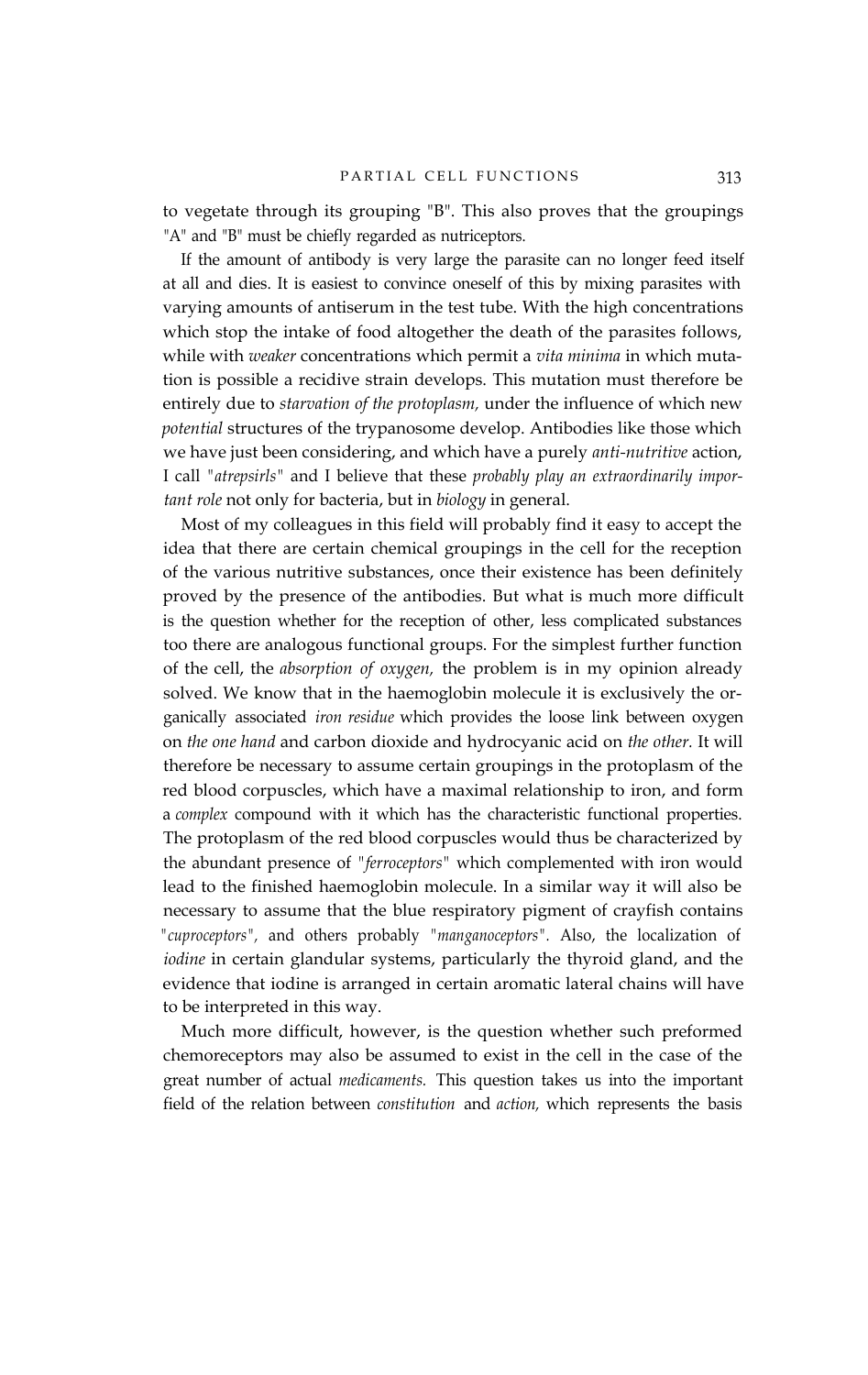for a rational development of therapy. Only when we really know the points where the parasites attack, only when we have established what I call the *therapeutic biology of the parasites,* will it be possible to combat the infective agents successfully.

I have therefore carried out these studies of mine on the detection of definite chemoreceptors, first on monocellular living beings - protists - because the *conditions* there are much more favourable to a clear understanding than those in the infinitely complicated machinery of the higher organisms. I therefore asked myself the question: do the *trypanosomes* possess in their protoplasm definite *groupings* which govern the captivation of definite chemical substances ?

If a certain substance is able to kill trypanosomes or other parasites in the test tube or in the animal body, this can *only* happen because an accumulation of it takes place in these parasites, but the *process* itself is not explained by the establishment of these *bare facts.* There are *very many* explanations for this and only when it is possible to prove that we have here a *function* which is open to *specific* changes and variations, will we have proof of a *preformed* formation.

Unfortunately it appears that the way in which it was so easy to produce proof of preformation for the *nutriceptors,* namely by the *transfer* of the cast-off receptors into the blood, does not apply for the chemoreceptors, as they are much more simply constructed and remain attached to the cell - that is, they *are not rejected.*

Here it was only possible to see clearly in a *roundabout way,* which took us via the *drug-resistant* strains of the trypanosomes. Together with my faithful colleagues Franke, Browning, and Röhl, I have shown that it is possible to obtain by a systematic treatment trypanosome strains which are resistant to the three substances which so far are known to be inimical to trypanosomes: compounds of the arsenic series, fuchsine, and the acid azo-dye from the benzopurpurine series, trypan red. These resistant strains have the following characteristics :

(1) Stability of the acquired property. This is so great that for instance our arsenic strain, after it has passed in 2½ years about *380 times through mice,* is now even today *equally resistant to* drugs as the original strain.

(2) A principal characteristic of drug resistance is its *strict specificity* which is distinctive in that it relates not to one specific compound but to the *whole chemical grouping* to which this specific compound belongs. The strain resistant to *fuchsine,* for instance, is not only resistant to this, but also to a whole series of related triphenylmethane dyes, e.g. *malachite green, ethyl green, hexaethyl*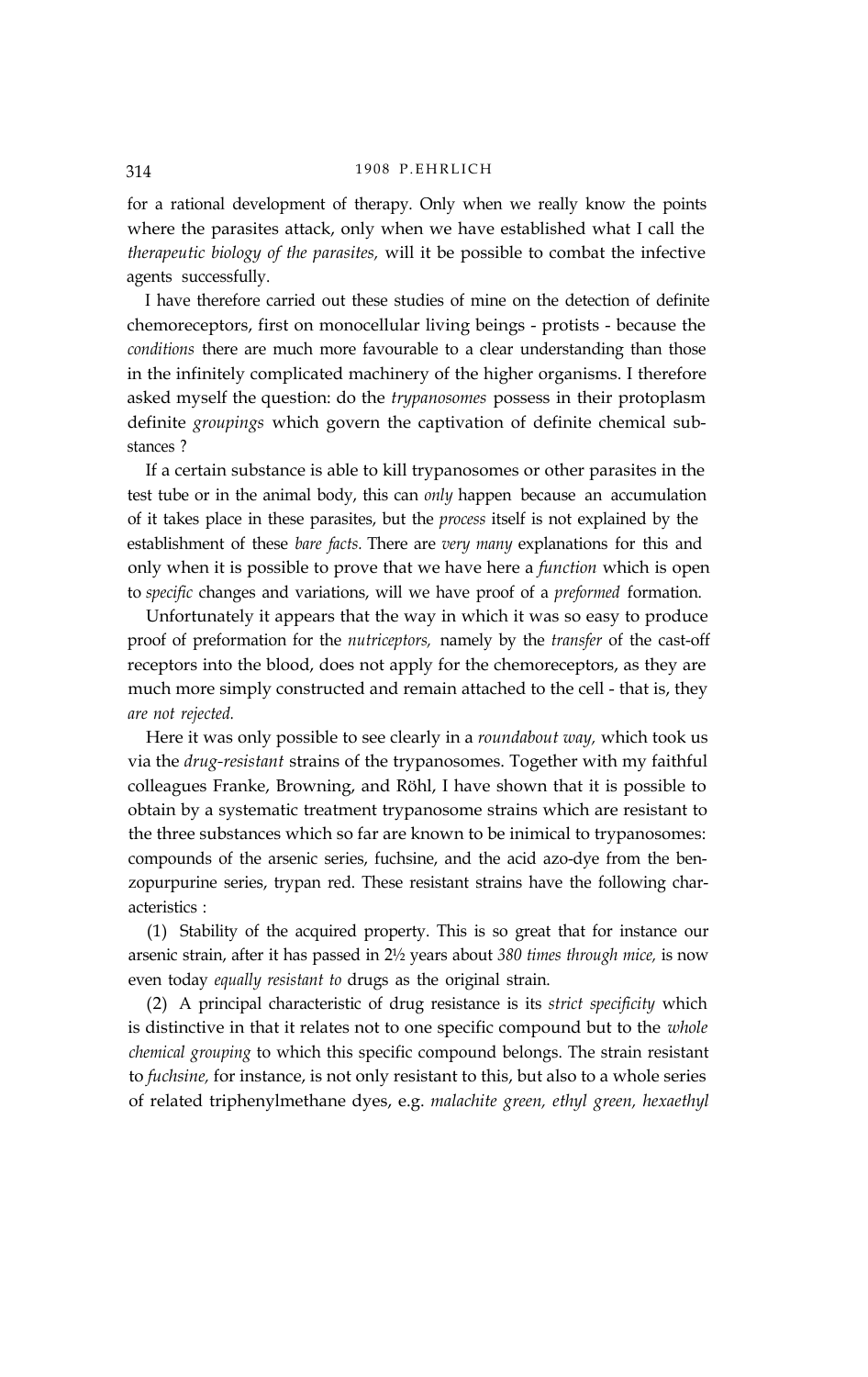#### PARTIAL CELL FUNCTIONS 315

*violet.* On the other hand it has remained sensitive to both the other types, that is, to trypan red and an arsenical substance. A corresponding specificity is shown by the strain resistant to trypan red and also that resistant to arsenicals. That there are in fact three different functions here is furthermore apparent from the fact that by successive treatment of *one* and the same strain of trypanosomes with the three above-named substances it is possible to obtain a triple-resistant strain, i.e. a strain which is resistant to representatives of all three classes. Such a strain, assuming *maximal* stability, is extremely valuable for the discovery of new types of trypanocidal agents. If, for instance, some new substance is obtained which as such is capable of destroying the normal trypanosomes, it is only necessary to let this substance act upon the triple-resistant strain to find out whether it is a new type of remedial substance or not. If not, the triple-resistant parasites will *not disappear* with this treatment, but continue to flourish; but if they *do disappear* then the substance under test does not correspond to any of the three types of remedial substance mentioned, and a *representative of a new class of remedial substance* is being dealt with. The triple-resistant strain is therefore so to speak the cribrum therapeuticurn, the *therapeutic sieve*, with the aid of which it is possible to recognize what is *homologous,* and separate what is *different.*

A further important question was then to determine in what way this *specific* drug resistance comes about. Here it was the atoxyl strain which I used for the experiments. To get an exact picture it seemed necessary to investigate the behaviour of the arsenic resistant parasites in the test tube, removed from all the disturbances and complications of the organism. In this a great difficulty soon arose, as the remedial substance used most often in therapy, atoxyl *(p-*aminophenyl arsenic acid) does not have the slightest lethal effect on trypanosomes in *the test tube;* even solutions of a higher percentage were not sufficient for this. This phenomenon was all the more striking since according to Koch's investigations the parasites could be made to vanish within the human body in a few hours after injections of 0.5 grams of atoxyl; a lethal effect had therefore been achieved with a concentration of 1:120,000.

This was a process which more recently has been named "indirect effect". It was not difficult for me to find the reason for this phenomenon as I had in previous years made a thorough study of the reducing power of the body. We know that arsenic acid in the body is reduced to arsenious acid; we also know that cacodylic acid is reduced to that *foul-smelling* cacodyl; it was therefore obvious to think of reduction first of all. In atoxyl, *p-*aminophenyl arsenic acid, the arsenic residue is *penta*valent, while in the two products of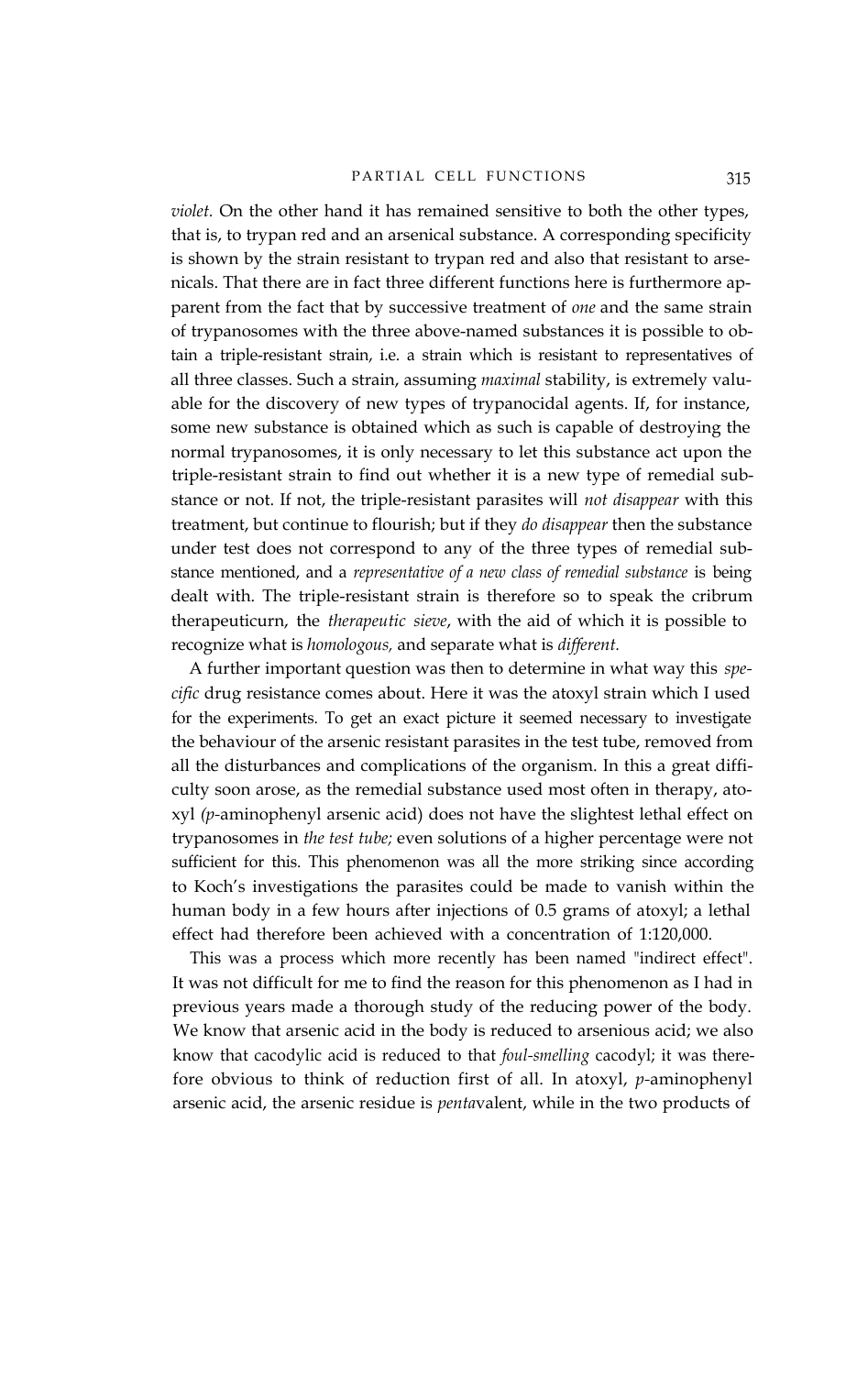the reduction of it the arsenic residue only has a trivalent action - as in arsenious acid. We thus obtained two different products :

(1) monomolecular *p-*aminophenyl arsenic oxide



and

(2) arising from the reduction of the latter, the yellow diaminoarsenobenzene



In contrast to atoxyl, these substances proved to be highly trypanocidal both in the test tube and in the animal body. Even solutions of 1:1,000,000 of the arsenic oxide compound destroyed the trypanosomes within one hour. The closely related *p-*hydroxyphenyl arsenic oxide has an even stronger effect: 1:10,000,000.

Through this it was proved that the pentavalent arsenic residue releases no trypanocidal function whatsoever, but that this function is exclusively connected with the trivalent unsaturated state.

More than 60 years ago Bunsen, with prophetic clarity of perception, pointed out that cacodyl, the product of reduction, is so poisonous in comparison with the almost non-poisonous cacodylic acid, and deduced from this the chemical character of the binding of the cacodyl. It also tallies extraordinarily well with this that *unsaturated* carbon monoxide, for instance, and a number of other unsaturated compounds are so much more toxic than the corresponding saturated radicals. We shall therefore have to assume that the *arsenoceptor* of the cells is only able to take up the arsenic residue which is unsaturated and therefore eager to adhere.

With the aid of such reduced compounds it was now quite easy to examine the atoxyl strain in the test tube. It became apparent that suitable concentrations of the chemicals would still destroy it, i.e. that this was not a case of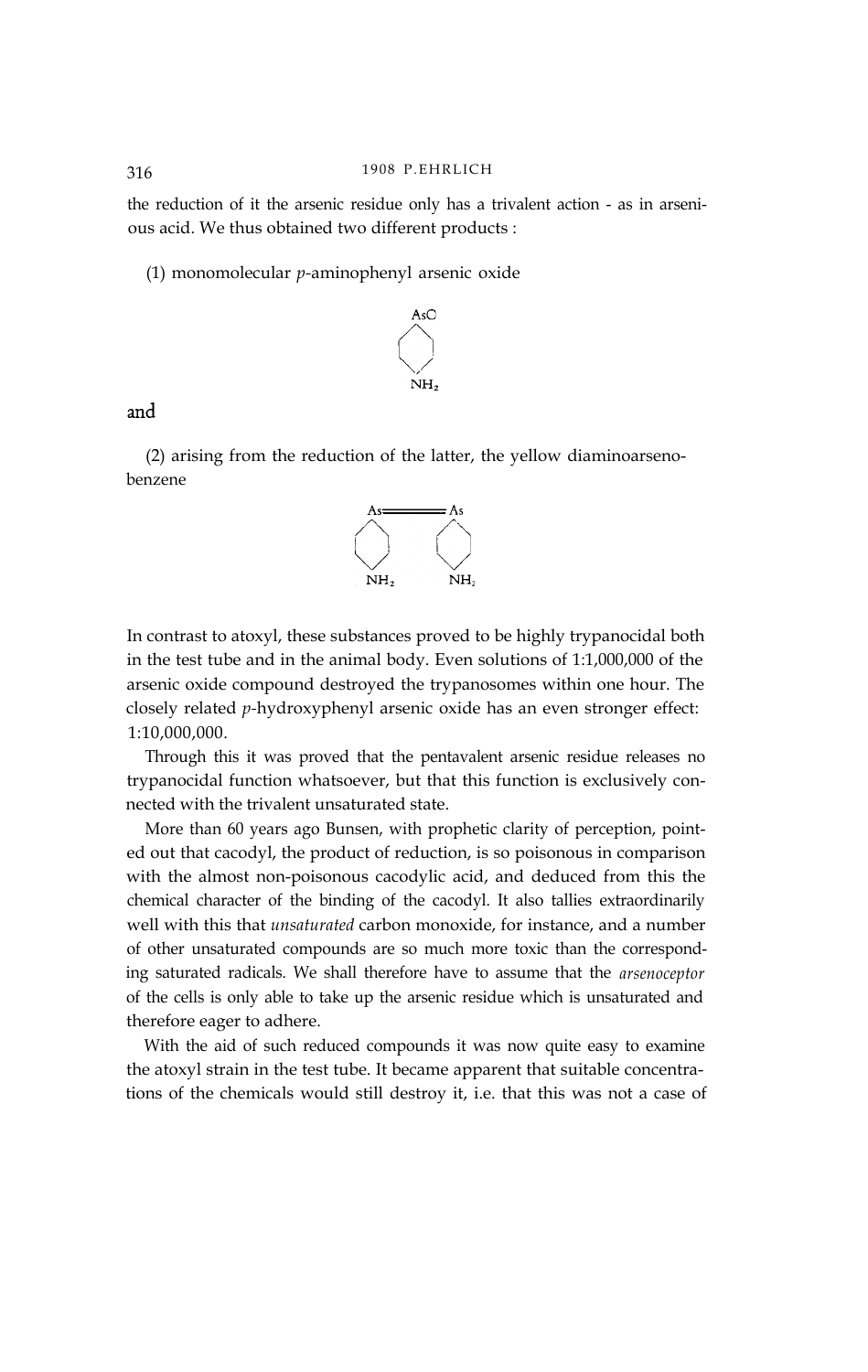*loss* of *receptors,* as we had proved with regard to the recidive strain. But a comparison of the *lethal* dose with *that* necessary to destroy the *normal* strain showed that the resistant strain required a much higher *concentration,* and that an amount which would destroy the *normal* strain at once did not, even after one hour, show the slightest effect on the *viability* of the resistant parasites.

These test-tube investigations seemed to indicate that the arsenoceptor had been preserved in the atoxyl-resistant trypanosome strain, but that its avidity had decreased, which could be seen from the fact that only through the use of much stronger solutions could the *toxic concentration* necessary for *lethal effects* be achieved; the normal arsenoceptor of the original strain will attract the same amount to itself from weaker solutions because of its initially higher avidity.

We have now been able to prove biologically quite clearly that the *arsenoceptor* does in fact represent a certain *function,* the avidity of which can be *systematically* and *successively* decreased through *immunization.* So far we have been able to reach *three* different stages of relationship. Stage I was achieved by subjecting the parasites systematically to the treatment of *p-*aminophenyl arsenic acid and its acetyl product. We continued the treatment *ad maximum* for years, until there was no further increase. The resistant strain thus obtained was *at the same time* also resistant to a whole series of other arsenic compounds, from among which I would particularly like to mention the p-oxide compound, the urea compound, the benzylidene compound, a number of acid derivatives, etc.

As there is the possibility - and in animal experiments this happens very frequently - that arsenic-resistant strains develop during therapeutic processes in animal and in man and these do of course completely prevent a successful continuation of therapy, it was now necessary to find substances which were still able to attack the resistant strain and combine with its receptors. After a long search we found altogether three compounds, the most important of which is arsenophenylglycine. With the help of this compound it was possible to bring even the *arsenic strain* I characterized above to a cure, which can only be thus explained that the substance seizes the avidity stump of the arsenoceptor like a *pair of pincers*. With this anchorage, however, the possibility opens to obtain a still higher resistance to arsenic. We did in fact succeed in this, though not without considerable trouble, and derived from the arsenic strain I at a higher level, *arsenic strain II*, which was completely resistant to *arsenophenylglycine.*

Now Plimmer has recently discovered a preparation, tartar emetic, which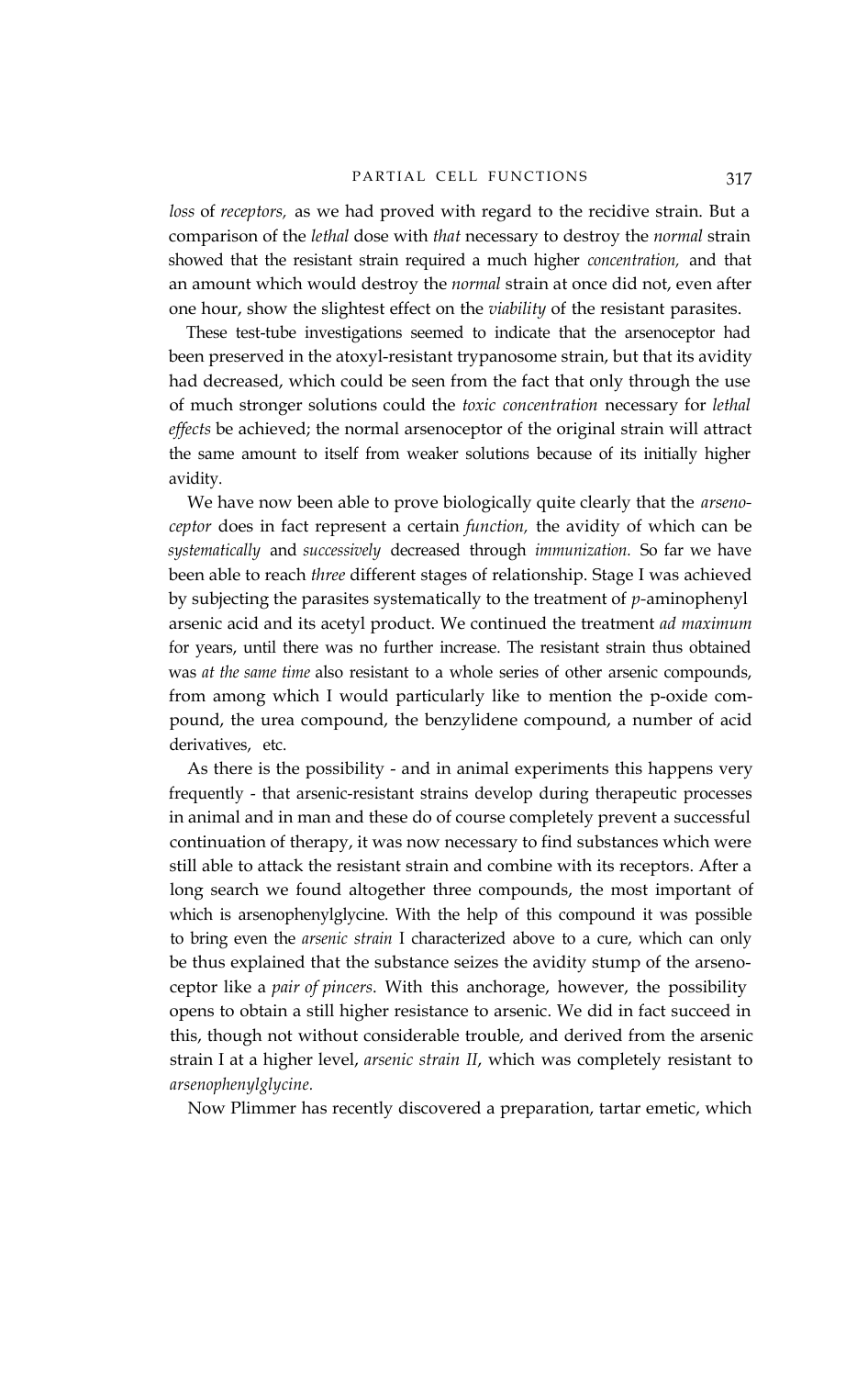in high dilutions also destroys trypanosomes. Tartar emetic is the salt of an antimony compound which is closely related chemically to arsenic. When we thereupon tested tartar emetic on the arsenic strain II we found that the latter was destroyed by the *tartar emetic.* Furthermore we succeeded in going a stage further by treating the arsenic strain II with *arsenious acid,* so that there now developed the third strain, *arsenic strain III,* which had now also become resistant to tartar emetic. I would like to emphasize particularly that this arsenic strain III, which was bred only under the *influence* of *arsenious acid,* was resistant to *tartar emetic,* but not to *arsenious acid.* This result can only be explained by the assumption that it is arsenious acid which, of *all* conceivable arsenic compounds, has the *maximal* relationship to the arsenoceptor, and that it will probably require the greatest effort or even be entirely impossible to produce a strain - and this would be *arsenic strain IV* - which would be resistant to arsenious acid as well.

To support my view that under the influence and attack of selected compounds there is a successive avidity restriction of the same receptor, I could produce many additional interesting facts, as for instance the phenomenon that the trypanosome can of course also be made resistant directly, with a more strongly effective reagent, i.e. arsenophenylglycine. A strain produced in this way proved as expected resistant also to the class of less avid substances, that is, atoxyl, acetyl arsenilate, etc. A panresistant strain would thus be obtained if one were to start producing resistance with right away the most highly effective agents - and these are tartar emetic and arsenious acid. According to our researches, however, it seems unfortunately impossible to produce resistance directly with these substances; it is only possible to do this in the roundabout way via the previous treatment of strains with phenyl arsenic acid derivatives.

The restriction of avidity is of course a chemical process which obviously allows the interpretation that in the vicinity of the arsenic grouping concerned, *other groups develop* or *disappear* which reduce the capacity to react. Perhaps I may give a chemical example. Benzyl cyanide reacts to nitrosodimethylaniline. But in order that the reaction may take place, heat and a stronger condensation agent, the free alkali, are necessary. If on the other hand a nitrogroup is introduced into the benzene nucleus, the reacting power of the methylen group is heightened tremendously: the two substances, nitro-benzyl cyanide and nitrosodimethylaniline, react even in the cold. The introduction of the nitro-group has therefore had an accelerating influence on the reaction. If the nitro-compound is reduced to *p-*aminobenzyl cyanide it is less capable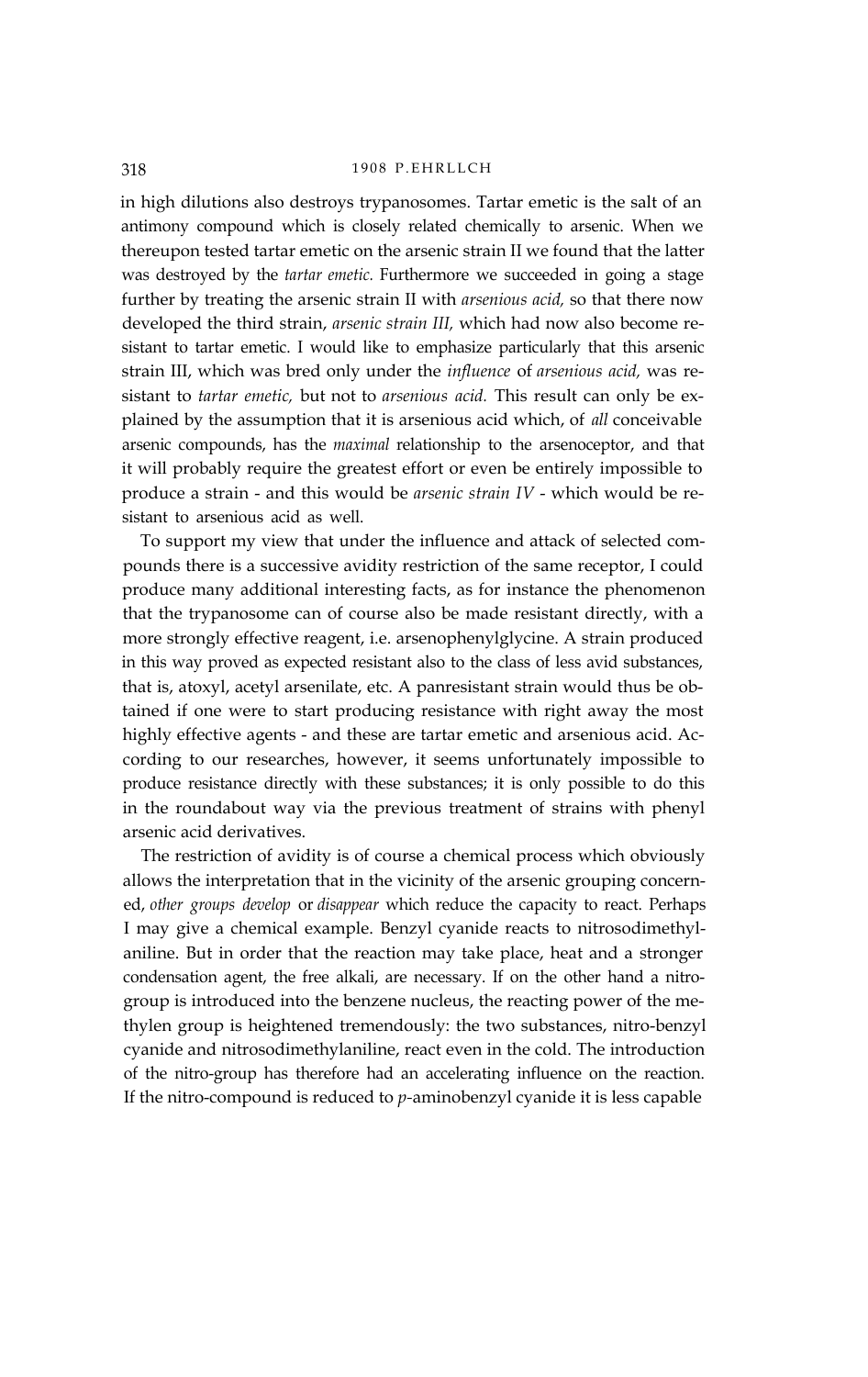of reaction than the original material; the amino-group has therefore had a diminishing influence on the reaction, while the acetyl product of the aminocompound reacts more or less like the original material.

We can see from this simple example that three different groupings, attached to the benzene nucleus in the paraposition, will either have no influence whatsoever on the methylene group, or *strengthen* it or *weaken* it. The *weakening would in our case correspond to the restriction of avidity.*

In my opinion the protoplasm can therefore be divided into a large number of individual functions which are interspersed among the *nutriceptors* in the form of different *chemoceptors.* But in my opinion these two main groups must be closely interconnected. This becomes apparent from the following consideration:

Trypanosomes of different origin, bred in different laboratories, usually show a different behaviour right from the beginning towards a certain curative substance. For instance, the trypanosome strain Mal de Caderas which I tried first had no resistance to trypan red, and I was therefore able to get a cure with this substance. This is still possible even today. Jakimov has had similarly good cures in Russia, while Uhlenhuth could not observe any influence on his strains. These are therefore *innate* differences; but that these are not *wholly fortuitous* is obvious from the fact that even *today,* after it has passed through normal mice for *many years,* my strain shows the same *curability* through trypan red as before. In contrast to this my Nagana strain could not be cured by trypan red and is still the same today. But when we made this strain into a *recidive strain* then it became apparent that within *14 days* this property which had been continued and maintained for years had altered. This proves that the *chemoceptors* are connected with the constitution of the *protoplasm* and undergo *alterations* if we alter the constitution of the protoplasm by mutation.

The reverse, i.e. whether a change of the cell substance, and particularly its nutriceptors, can be achieved by influencing the chemoceptors, has on the other hand not yet been definitely established. Browning had indeed observed and reported that through the serum reaction the fuchsine and atoxyl strains differ from each other and from the original strain. But more detailed investigation has shown further that these were not specific changes, in connection with *fuchsine* or *arsenic,* but changes corresponding to the recidive mutation described above; changes which are due to the fact that during the treatment the mice have frequently undergone recidivations which then led to the development of recidive strains.